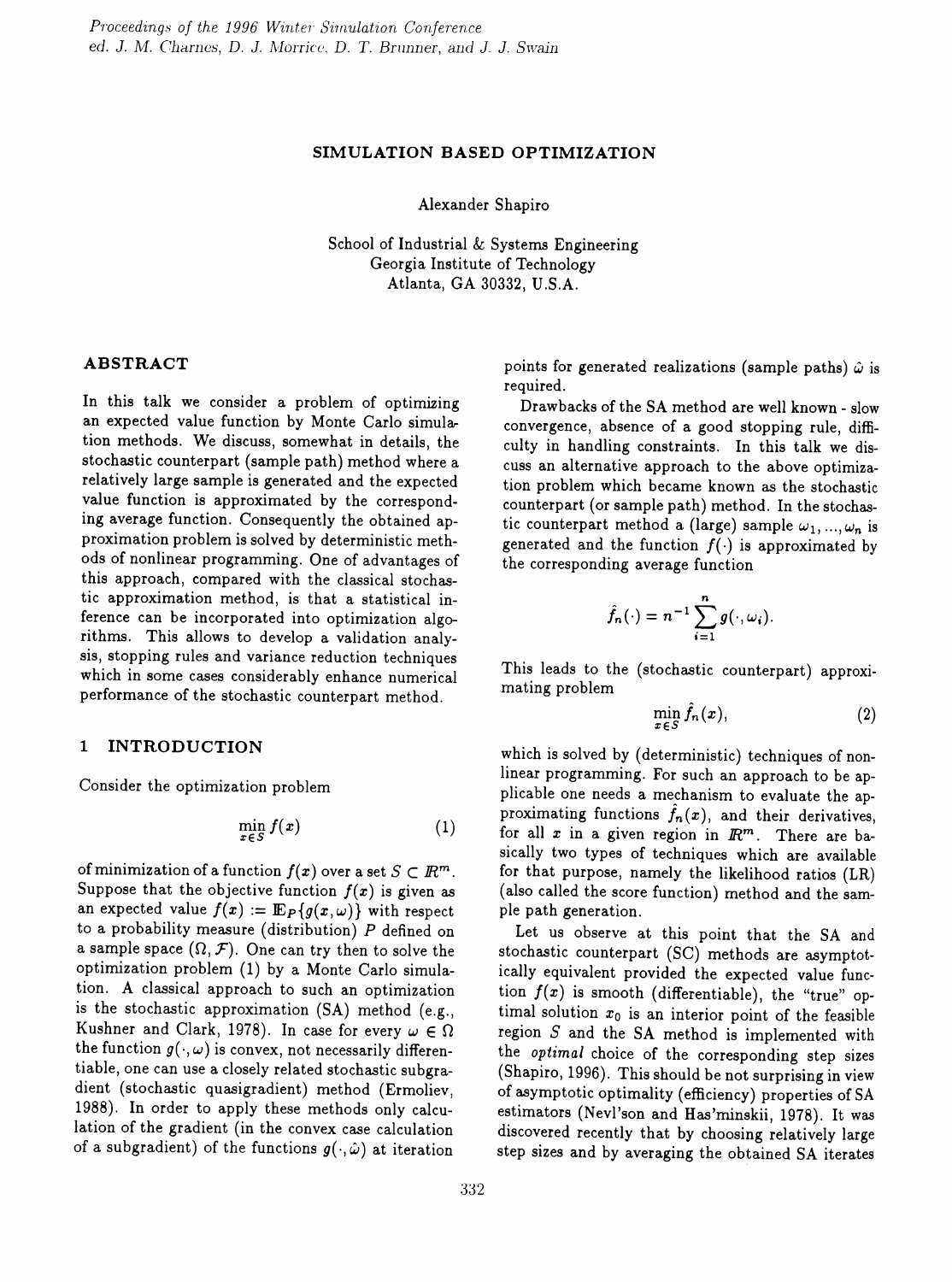it is possible (in the smooth *case)* to achieve asymptotic efficiency in an automatic way (Polyak, 1990). Therefore, for smooth problems, from the asymptotic point of view both methods are comparable.

There is, however, a number of advantages in the SC method which (when applicable) make this method computationally attractive. The involved constraints can be treated quite efficiently by (deterministic) optimization algorithms. A statistical inference for the SC method is available (e.g., Shapiro, 1996). This statistical inference allows to develop (statistically based) stopping rules, validation techniques and to construct confidence intervals and, in some cases, confidence regions for the optimal value and optimal solutions, respectively (cf. Shapiro and Homem-de-Mello, 1996). Furthermore, the SC method can be used together with variance reduction techniques which in some *cases* lead to significant improvements in the computational efficiency.

# 2 AN EXAMPLE OF *GI/G/I* QUEUE

In this section we discuss an example of *GI/G/1* queue whose service times depend on a parameter vector *x.* Although relatively simple this example demonstrates various aspects of the method. Let *Yi* be the time between arrivals of the  $(i - 1)$ <sup>th</sup> and i<sup>th</sup> customers, and for a fixed value of x, let  $Z_i(x)$  be the service time of the  $i^{\text{th}}$  customer,  $i = 1, 2, ...,$  and let  $G_i(x)$  denote the *i*<sup>th</sup> sojourn time (i.e. the total time spent by the  $i^{\text{th}}$  customer in the queue). We assume that the first customer arrives at an empty queue and that for every  $x \in S$  the queue is regenerative with the expected number of customers served in one busy period (regenerative cycle) being finite. Note that a recursion relation between the sojourn times is given by the Lindley's equation

$$
G_i(x) = Z_i(x) + [G_{i-1}(x) - Y_i]_+.
$$
 (3)

Under standard regularity conditions, the long-run average functions

$$
\hat{f}_n(x)=n^{-1}\sum_{i=1}^nG_i(x)
$$

converge (pointwise) w.p.1, as  $n \to \infty$ , to the expected value (mean) steady state sojourn time  $f(x)$ . Consider the optimization problem

$$
\min_{x\in S} f(x) + \psi(x), \tag{4}
$$

where  $\psi(x)$  is a (deterministic) cost function. By using Lindley's equation (3) a recursive relation between the gradients of the sojourn time functions can be derived and consequently the optimization problem (4) can be numerically solved by SA type algorithms (see, e.g., Chong and Ramadge (1993), L'Ecuyer and Glynn (1994), and references therein).

An alternative approach is to generate a large sample of interarrival and service times and then to solve a constructed approximation of (4) by deterministic methods of nonlinear programming. Suppose that the service times can be generated in the form  $Z_i =$  $\eta(U_i, x)$ , where  $U_1, \ldots$ , is a sequence of iid random numbers and  $\eta(u, x)$  is a known function. For example, if the service times have an exponential distribution with mean *x*, then one can take  $\eta(u, x) = -x \ln u$ with  $U_i$  having the uniform  $(0,1)$  distribution. After a sample of  $Y_1, ..., Y_n$ , and  $U_1, ..., U_n$ , is generated the long-run average functions  $f_n(x)$  and their gradients can be calculated, at any given point  $x$ , by using Lindley's equation (3), separately for every busy period, and consequently the corresponding sample path approximation of the program (4) can be constructed. It is worth noting that constructed in that way, the approximating functions  $f_n(x)$  are typically *nondifferentiable,* piecewise smooth functions. Moreover, in some cases when the interarrival and service times distributions contain atoms, these nondifferentiabilities are carried over to the steady state, and hence the mean steady state function  $f(x)$  is not everywhere differentiable (Shapiro and Wardi, 1994).

A somewhat different approach to construction of a stochastic approximation of  $f(x)$  is based on a LR transformation. Denote by  $\tau(x)$  the number of customers served in one busy period. It is well known in the renewal theory of regenerative processes that, for a given x and  $\tau = \tau(x)$ ,  $G_i = G_i(x)$ , the mean steady state sojourn time  $f(x)$  can be written in the form

$$
f(x) = \frac{\mathbb{E}\left\{\sum_{i=1}^{r} G_i\right\}}{\mathbb{E}\{\tau\}},\tag{5}
$$

provided both expectations in the right hand side of (5) exist.

Suppose now that the service times  $Z_1, \ldots$ , are iid and have a (common) pdf  $p(z, x)$  depending on the parameter vector *x.* Then it is possible to show (Asmussen and Rubinstein, 1992, Rubinstein and Shapiro, 1993) that  $f(x)$  can be represented in the form

$$
f(x) = \frac{\mathbb{E}_{p_0} \{ \sum_{t=1}^{T} G_t^* L_t(x) \}}{\mathbb{E}_{p_0} \{ \sum_{t=1}^{T} L_t(x) \}}, \tag{6}
$$

where  $Z_1^*$ , ..., is an iid random sample of service times generated from a (fixed) pdf  $p_0(z)$ ,  $G_t^*$  and  $\tau^*$  are the sojourn times and the number of customers served in one busy period, respectively, corresponding to the service times  $Z_t^*$ , and  $L_t(x)$  is the likelihood ratio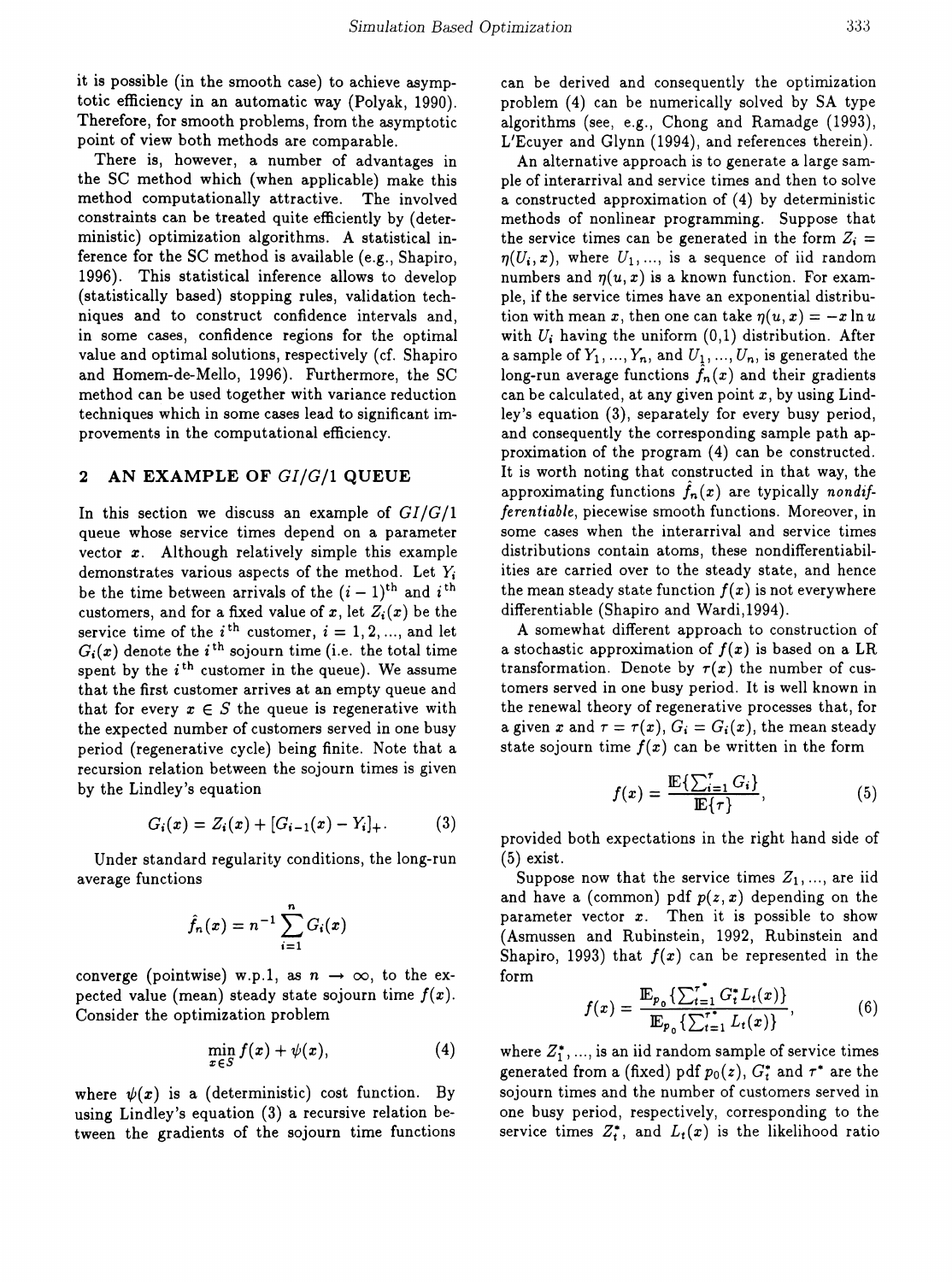process

$$
L_i(x) = \prod_{i=1}^t \frac{p(Z_i^*, x)}{p_0(Z_i^*)}.
$$

Typically one takes the dominating pdf in the form  $p_0(z) = p(z, x_0)$  for a chosen value  $x_0$  of the parameter vector.

By generating  $n$  busy periods (regenerative cycles) and replacing the expectations in (6) by their sample averages, one obtains a (regenerative) LR estimator  $f_n(x)$  of  $f(x)$ . Note that once a sample of the service and interarrival times is generated and the corresponding sojourn times  $G_1^*$ , ..., are calculated, the function  $f_n(\cdot)$  is given explicitly through the corresponding LR process  $L_t(\cdot)$ .

It should be noted that the above LR construction depends on two crucial assumptions, namely on identifiability of the regenerative cycles and a possibility of moving the parameter vector *x* into the corresponding pdf  $p(z, x)$ . In more complex situations it may happen that the regenerative cycles are too long or cannot be easily identified (the system is never empty). Note also that in order to keep the variance of the obtained LR estimators under control the reference value  $x_0$  of the parameter vector, used in the dominating pdf  $p_0(z) = p(z, x_0)$ , should be carefully selected (see Rubinstein and Shapiro, 1993, for a discussion of this problem).

### 3 OPTIMIZATION ALGORITHMS

An important issue in an implementation of the SC method is the choice of a deterministic optimization algorithm. In case the considered problem is convex, it is suggested in Plambeck, Fu, Robinson and Suri (1996) to use a bundle type optimization procedure. An alternative approach is to apply a steepest descent method with an approximate line search, say by using Armijo step sizes (cf. Wardi, 1990). In this respect let us make the following observations.

Usually calculations of the average-function  $f_n(x)$ value, and its gradient  $\nabla \hat{f}_n(x)$ , at an iteration point  $x = x_k$ , are expensive with the time effort is proportional to the used sample size *n.* By the Central Limit Theorem, the involved stochastic error is inversely proportional to  $\sqrt{n}$ . Therefore, typically, in simulation based optimization one cannot hope to achieve an accuracy often attainable in deterministic optimization. Increasing the sample size does not help much since in order to improve the accuracy, say by one digit (10 times), one would need to increase the sample size 100 times.

Often the average-functions  $f_n(x)$  are piecewise smooth nondifferentiable functions. Consequently

reliable estimates of the second order derivatives  $\nabla^2 f(x)$ , of the expected value function  $f(x)$ , are either unavailable or are too expensive to calculate. Therefore applicable algorithms are usually firstorder optimization routines. In any case it does not make sense to try to solve the constructed stochastic counterpart problem (2) with high accuracy. Especially at first iterations, when the iterates are far away from the optimal solution, the sample size can be relatively small and can be increased gradually *as* the algorithm proceeds. In this respect steepest descent type algorithms offer more flexibility in updating the sample sizes than bundle type methods. It is shown in Shapiro and Wardi (1996) that, under mild regularity conditions, such steepest descent type algorithms produce iterates which converge with probability one to the set of "true" optimal solutions as the sample sizes are increasing to infinity.

### 4 VALIDATION ANALYSIS AND STOP-PING RULES

Suppose that we are given a point  $x^*$  which is suggested as an approximation of an optimal solution  $x_0$ of the program (1). Can we evaluate a quality of this approximation? Closely related to this question is a choice of stopping criteria for a considered algorithm. In this section we discuss some statistical tests for validation of optimality of the solution *x·.*

Suppose that the expected value function  $f(x)$  is *differentiable* at the point *x·.* Also, assume that the feasible set  $S$  is defined by constraints as follows

$$
S = \left\{ x \in \mathbb{R}^m : \begin{array}{l} c_i(x) = 0, i = 1, ..., k, \\ c_i(x) \geq 0, i = k + 1, ..., l \end{array} \right\},\
$$

where  $c_i(x)$  are (deterministic) continuously differentiable functions. By the first-order optimality conditions we have that if  $x_0$  is an optimal solution of the problem (1), then (under a constraint qualification) there exist Lagrange multipliers  $\lambda_i$  such that  $\lambda_i \geq 0$ ,  $i \in J(x_0)$ , and

$$
\nabla f(x_0) - \sum_{i \in I(x_0)} \lambda_i \nabla c_i(x_0) = 0, \tag{7}
$$

where  $J(x) = \{i : c_i(x) = 0, i = k + 1, ..., l\}$  denotes the index set of inequality constraints active at *x* and  $I(x) = \{1, ..., k\} \cup J(x)$ . Consider the polyhedral cone

$$
C(x) = \left\{ z \in \mathbb{R}^m : \begin{array}{l} z = \sum_{i \in I(x)} \alpha_i \nabla c_i(x), \\ \alpha_i \geq 0, \ i \in J(x) \end{array} \right\}.
$$

Then the optimality conditions (7) can be written in the form  $\nabla f(x_0) \in C(x_0)$ .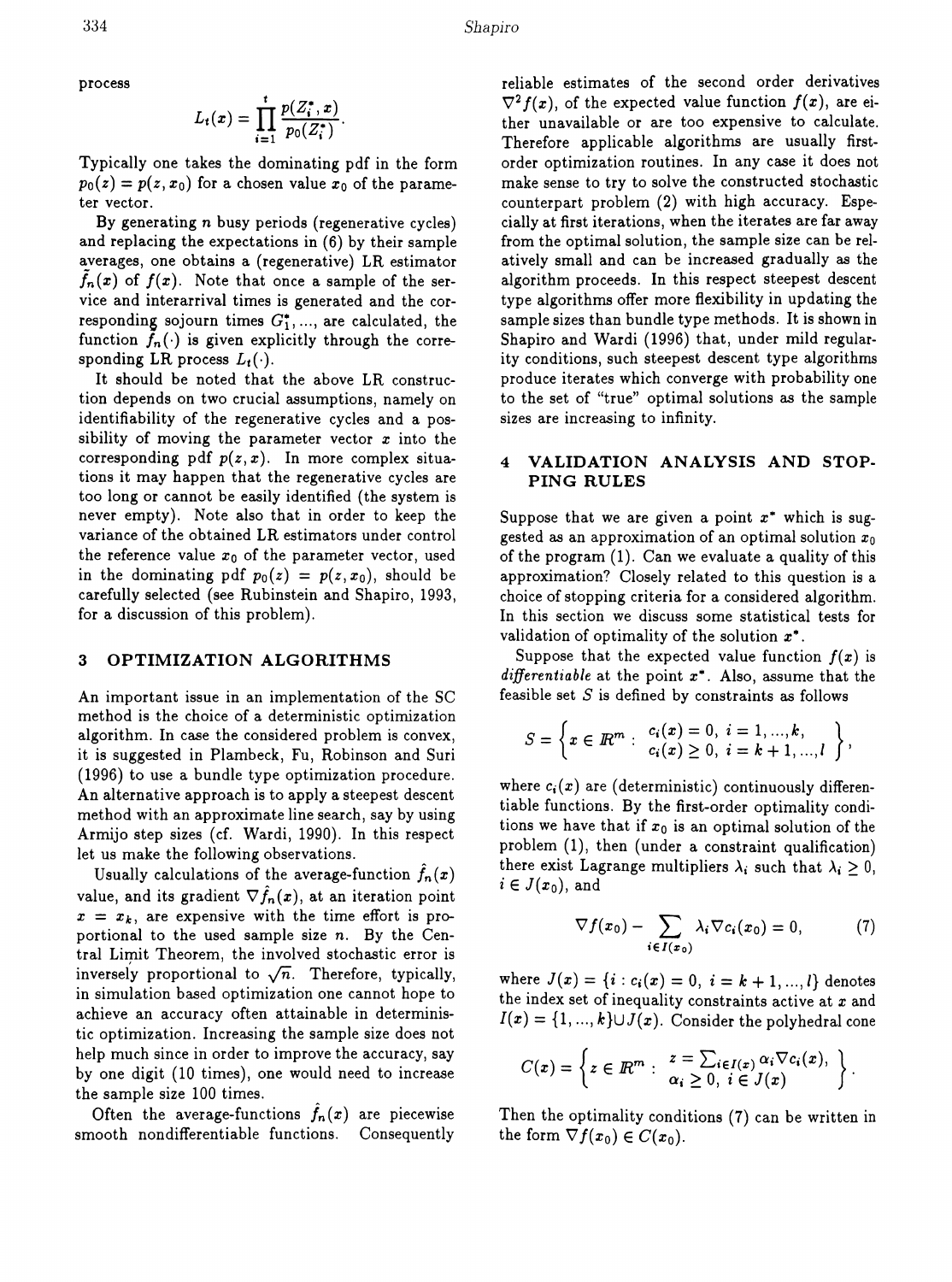Suppose now that the gradient  $\nabla f(x^*)$  can be estimated by a (random) vector  $\gamma_n(x^*)$  such that  $\gamma_n(x^*) \to \nabla f(x^*)$  w.p.1 as  $n \to \infty$  and  $\gamma_n(x^*)$  has (approximately) a multivariate normal distribution with mean vector  $\mu = \nabla f(x^*)$  and a covariance matrix  $\Omega_n$ . For example, if the gradient of  $f(x)$  is estimated by the gradient  $\gamma_n(x^*) = \nabla f_n(x^*)$  of the corresponding average function, then asymptotic normality of  $\gamma_n(x^*)$  follows by the Central Limit Theorem. Note that in this case the covariance matrix  $\Omega_n$  can be consistently estimated from the same sample.

By using the estimator  $\gamma_n(x^*)$ , we can test the hypothesis:

$$
H_0: \nabla f(x^*) \in C(x^*)
$$

against the alternative

$$
H_1: \nabla f(x^*) \notin C(x^*).
$$

In order to test the (optimality-conditions) hypothesis  $H_0$  one can use the following procedure (cf. Shapiro and Romem-de-Mello, 1996). Suppose that the covariance matrix  $\Omega_n$  is nonsingular, and hence is positive definite, and that a consistent estimator  $\Omega_n$ of  $\Omega_n$  is available. Then

$$
T = \min_{z \in C(x^*)} (\gamma_n(x^*) - z)^T \hat{\Omega}_n^{-1} (\gamma_n(x^*) - z)
$$

is an asymptotic analogue of the Rotelling's test statistic which is used in multivariate analysis. It is possible to show that if all Lagrange multipliers corresponding to the inequality constraints active at *x·* are positive *(strict complementarity condition),* then the test statistic *T* has approximately (asymptotically) a noncentral chi-square distribution with  $m - s$  degrees of freedom, where

$$
s = \operatorname{card}(I(x^*)) = k + \operatorname{card}(J(x^*)),
$$

("card(*I)"* denotes cardinality of the set *I)* and the noncentrality parameter

$$
\kappa = \min_{z \in C(x^*)} (\nabla f(x^*) - z)^T \Omega_n^{-1} (\nabla f(x^*) - z).
$$

In particular, under  $H_0$  we have that  $\kappa = 0$  and hence the null distribution of  $T$  is (asymptotically) central chi-square with  $m - s$  degrees of freedom. Therefore for a calculated value  $T$  of the test statistic we can calculate the corresponding  $p$ -value, that is  $p = \text{Prob}\{\chi^2_{m-s} \geq T\}.$  This p-value gives an indication of the quality of the suggested solution *x·* with respect to the stochastic precision. A large (close to one) p-value means that such precision was reached, so the algorithm cannot proceed further, whereas a small (close to zero)  $p$ -value indicates that either the current solution is far from the optimal or the deterministic error starts to dominate.

The test statistic *T* can be calculated at each (at some) iteration points and can be used in developing stopping criteria for considered algorithms. Numerical experience reported in Shapiro and Romem-de-Mello (1996) suggests that this test statistic is useful although alone does not give a good stopping rule and should be combined with other criteria. It may happen that the covariance matrix  $\Omega_n$  of  $\nabla f_n(x)$ , at a current iteration point  $x = x_k$ , is large and consequently the corresponding T-value is small although, in fact,  $x_k$  is far away from  $x_0$ . In that case the algorithm reached its stochastic precision and either the sample size should be increased or some variance reduction procedure should be implemented.

On the other hand a reason for large  $T$ -value can be a small value of the covariance matrix  $\Omega_n$ . In that case the deterministic error of the implemented optimization algorithm dominates the corresponding stochastic error and the algorithm can be stopped by a deterministic criterion.

It is also possible to construct a confidence region for  $\nabla f(x_k) - P(\nabla f(x_k))$ , where  $P(\nabla f(x_k))$  denotes a point of the cone  $C(x_k)$  closest to  $\nabla f(x_k)$ , with respect to the metric induced by the inverse of the covariance matrix. This can give an indication of the order of the stochastic error and hence to help in the choice of the generated sample size.

# REFERENCES

- Asmussen, S. and R.Y. Rubinstein. 1992. The efficiency and heavy traffic properties of the score function method in sensitivity analysis of queueing models. *Advances of Applied Probability* 24: 172-201.
- Chong, E.K.P. and P.J. Ramadge. 1993. Optimization of queues using an infinitesimal perturbation analysis-based stochastic algorithm with general update times. *SIAM* J. *Control and Optimization* 31: 698-732.
- Ermoliev, Y. and R.J.B. Wets, (eds). 1988. *Numerical techniques for stochastic optimization.* Springer-Verlag, Berlin.
- Kushner, H.J. and D.S. Clark. 1978. *Stochastic approximation methods for constrained and unconstrained systems.* Springer-Verlag, New York, NY.
- L'Ecuyer, P. and P. Glynn. 1994. Stochastic optimization by simulation: convergence proofs for the GI/G/1 queue in steady-state, *Management Science* 40: 1562-1578.
- Nevel'son, M.B. and R.Z. Has'minskii. 1976. *Stochastic approximation and recursive estimation.*